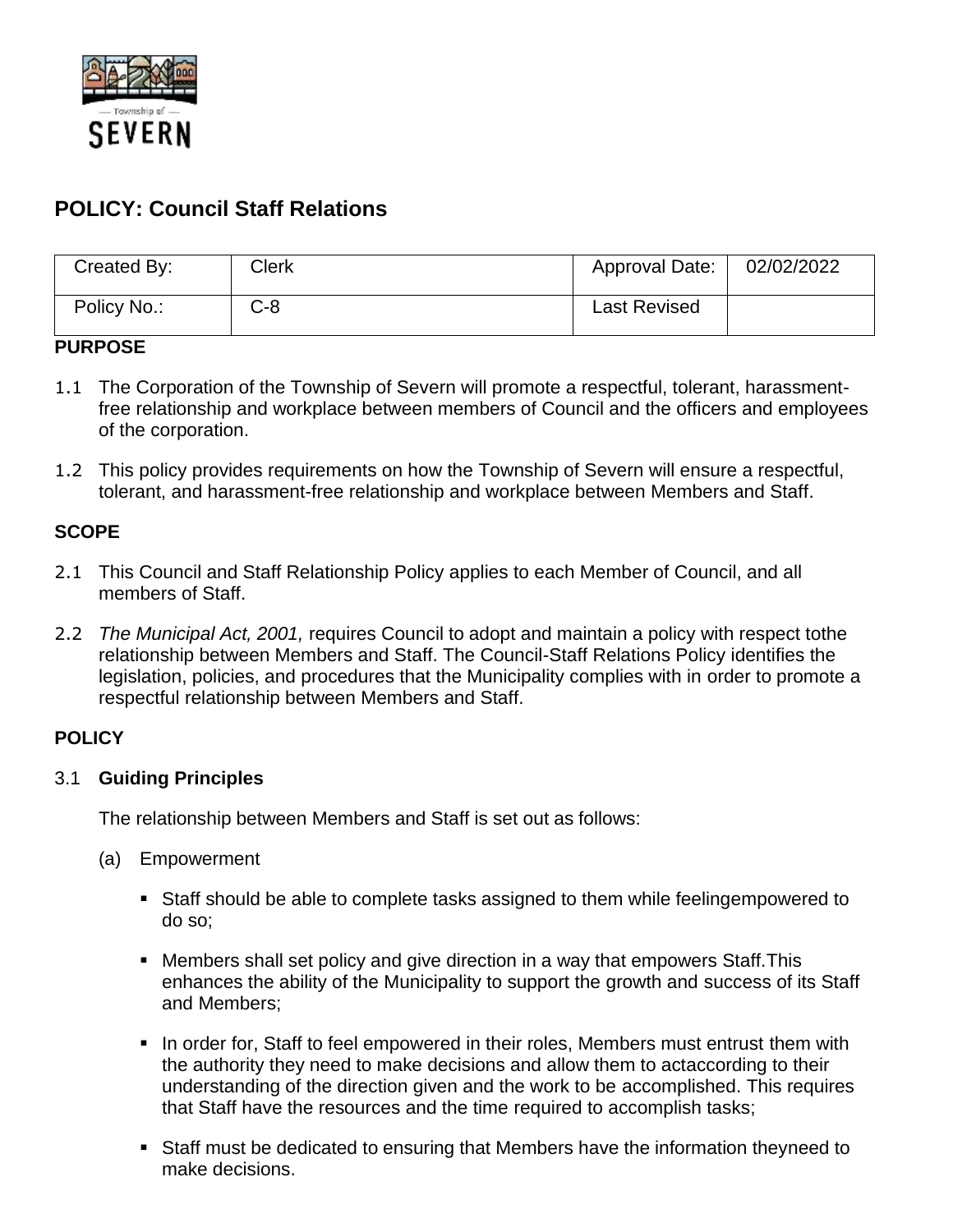- (b) Professional Growth
	- By empowering Staff to take on challenges and complete tasks, opportunities for professional growth are also supported;
	- Any gaps in the skillsets of Staff can be addressed through education and the opportunity for Staff to create ideas to improve their work where necessary.
- (c) Collaboration and Partnership
	- Members and the Chief Administrative Officer ("CAO") shall create a collaborative relationship in order to accomplish tasks and set policy for thebetterment of the Municipality;
	- The independent role of both the CAO and of Council must be respected by all parties;
	- Members and Staff shall create a collaborative relationship in order toaccomplish tasks and set policy for the betterment of the Municipality;
	- A partnership between Members and the CAO, as well between Members and Staff should be fostered through effective communication and respecting each other's roles.
- (d) Respect
	- The relationship between Staff and Members and their defined roles mustbe respected to ensure that both Staff and Members are treated fairly;
	- Members and Staff shall foster a climate of mutual respect, recognizing the different roles that they play in serving the Municipality;
	- In order to promote respect in the workplace, Staff and Members shall listen to the ideas of each other without judgment, seek to understand the unique challenges to each other's roles in serving the Municipality, provideconstructive feedback when necessary, and encourage a collaborative relationship based on trust, kindness, and respect for individual skillsets
- (e) Realistic Expectations
	- Members and Staff shall set reasonable expectations of each other, including providing reasonable timelines to accomplish tasks, and having respect for off-hours communications between Members and Staff;
	- Providing clear goals and direction are necessary in order to hold eachother accountable for the accomplishment of tasks.

# 3.2 **Clarifying the Role of Council, Head of Council, and the Role of Staff**

3.2.1 Role of Council & Head of Council

The legislative roles of Council and Head of Council are defined in sections 224 and 225 of the *Municipal Act, 2001.*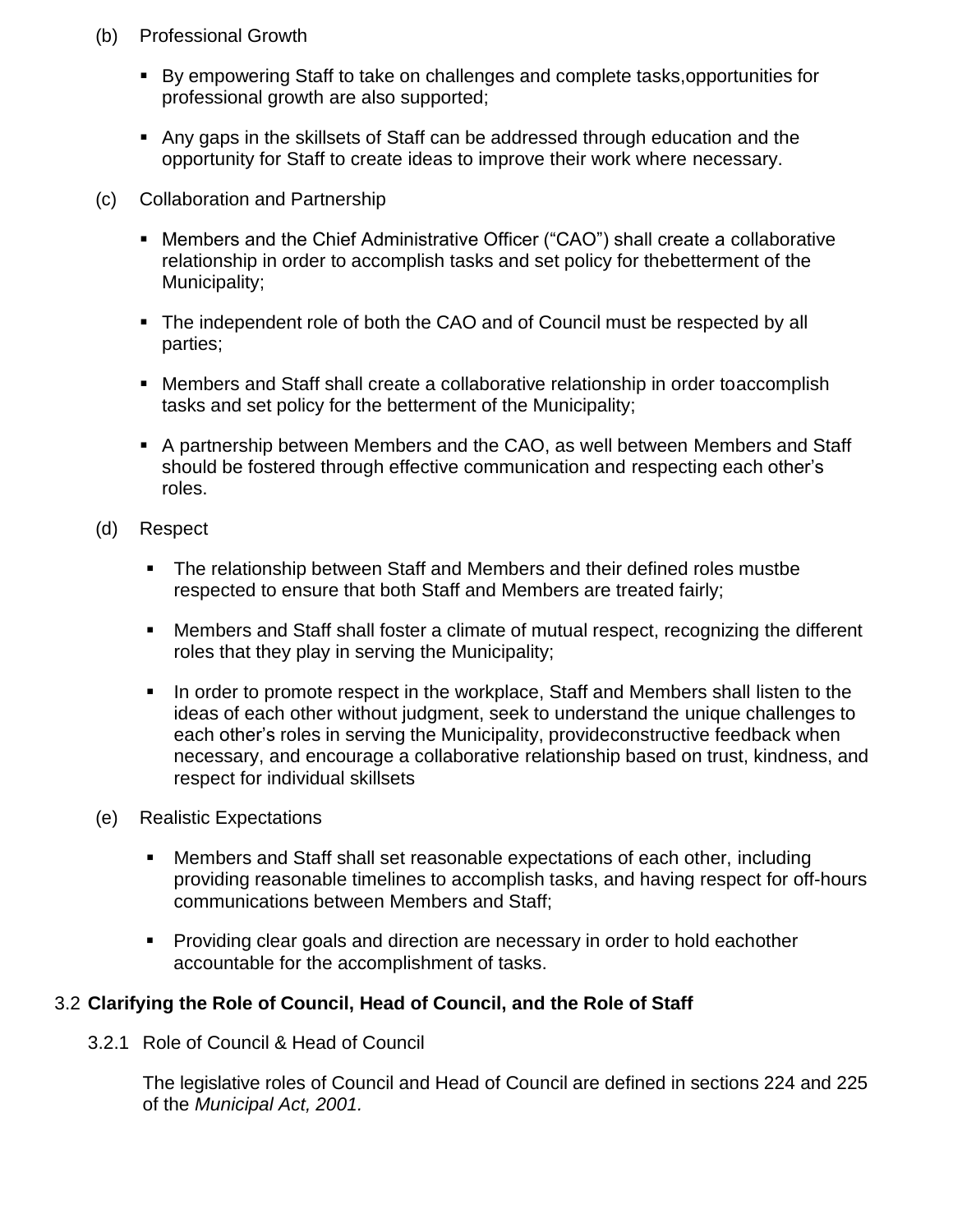- 3.2.2 In addition to the basic legislative functions, the following points further clarifies the roles of Members:
	- (a) The role of Members is to represent the Municipality and seek to advance the common good of the Municipality.
	- (b) The role of Members is to create policy, and provide direction as a whole to Staff which is implemented through the CAO;
	- (c) Members shall act in a way that enhances public confidence in localgovernment;
	- (d) Members shall work with the CAO and Senior Management in acollaborative and supportive manner and not seek to usurp the administrative function of the CAO and Senior Management;
	- (e) Individual Members shall not direct Staff or intimidate Staff in theperformance of their duties;
	- (f) Direction to Staff from Council as a whole by way of resolution may onlybe done through the CAO, as the CAO is responsible for Staff;
	- (g) Members should respect the time of Staff by providing advance notice of any substantial questions to be raised at Council or Committee meetings so that they may have the required time to provide an adequate responseor report;
	- (h) Members should not expect immediate response time from Staff by emailor phone unless the circumstances require such an immediate response;
	- (i) Emails sent to the CAO and Senior Management during off-hours that require an immediate response,as necessary during an emergency, should be marked as "High Importance". Members should otherwise not expect a response from during off-hours.
	- (j) Members shall respect the role of the Municipality as an employer and provide direction and support for Staff that adheres to all legal obligationsof an employer;
	- (k) Members shall not use offensive words toward each other or toward Staffand abide by other rules of conduct;
	- (l) Members shall not put into question the integrity of Staff during Council or Committee meetings;
	- (m) Members shall be respectful of Staff in the workplace and shall notdenigrate Staff in public or on social media;
	- (n) Members shall not subject any member of Staff to workplace harassmentor allow or create any conditions that may promote inappropriate behaviours from occurring, in accordance with the Municipality's Workplace Violence and Workplace Harassment Policy
- 3.2.3 Role of Chief Administrative Officer (CAO)

The role of the Chief Administrative Officer is defined in section 229 of the *Municipal Act, 2001.*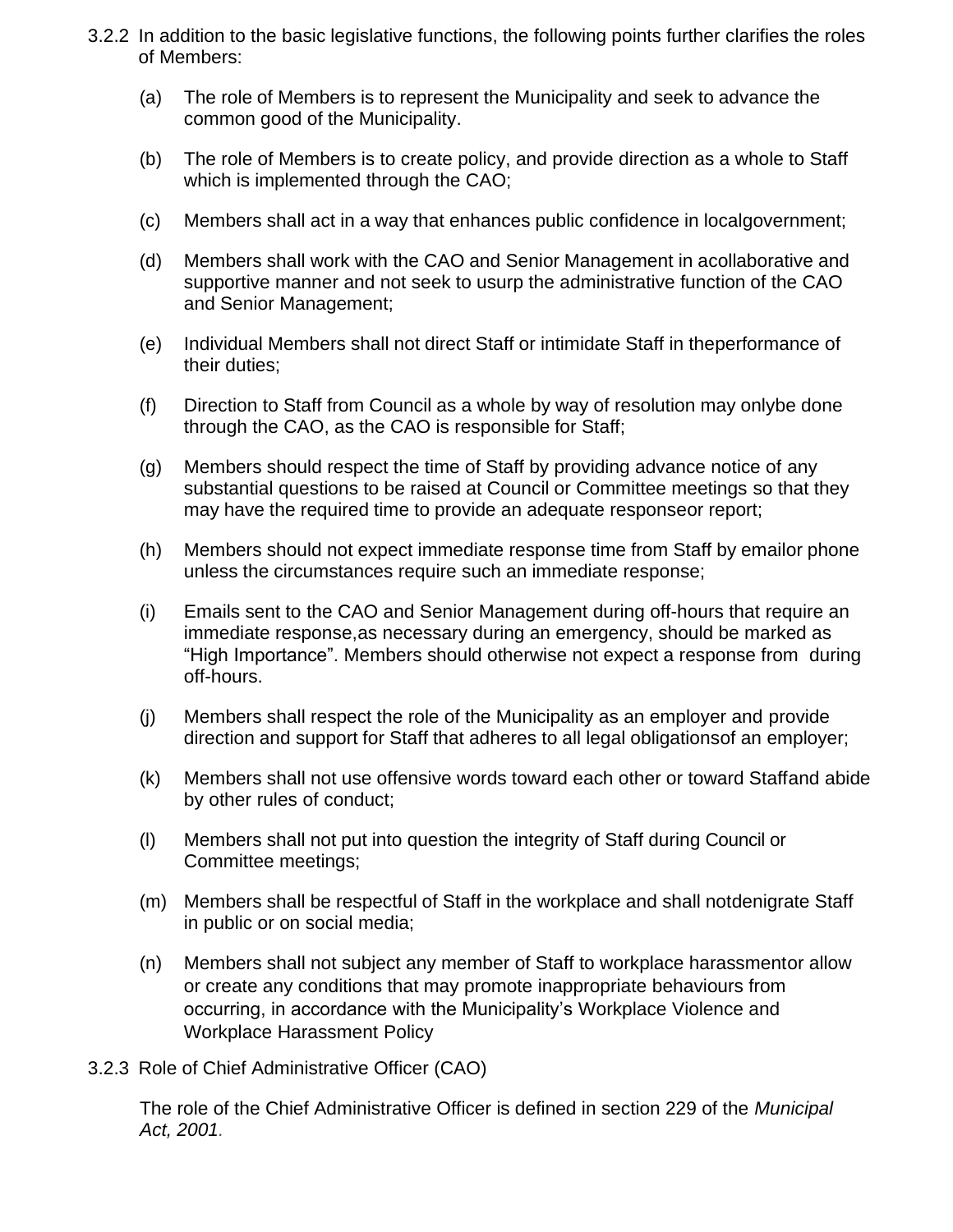- 3.2.4 In addition to the basic legislative functions, the following points further clarify the role of the Chief Administrative Officer:
	- (a) The CAO shall report directly to Council, and act as a liaison between Council and Staff to direct the implementation of Council's policies through Senior Management and Staff;
	- (b) The primary focus of the CAO should be to foster collaborative working relationships with Members and Staff, while maintaining a separate and distinct role;
	- (c) The CAO shall remind Staff and Members, where necessary, of their rolesand their duty to respect the personal and professional time and roles of one another;
	- (d) The CAO shall undertake such research as is necessary to make recommendations to Council to maintain and improve the efficientadministration of the Municipality and to advance the goals of theMunicipality;
	- (e) The CAO shall be respectful of Members in the workplace and notdenigrate Members in public or on social media;
	- (f) The CAO shall not subject any Member to workplace harassment or allowor create any conditions that may promote inappropriate behaviours from occurring, in accordance with the Municipality's Workplace Violence and Workplace Harassment Policy.
- 3.2.5 Role of Staff

The role of municipal staff is defined in section 227 of the *Municipal Act, 2001*

- 3.2.6 In addition to the basic legislative functions, the following points further clarify the role of staff:
	- (a) Staff shall complete tasks that may include researching policy or programs, providing professional advice, implementing decisions of Council, fulfilling statutory duties, and following direction of the CAO in aprofessional manner, and seeking assistance where necessary;
	- (b) Staff will generally communicate with individual Members through theCAO;
	- (c) Staff shall respect that Member's time is valuable. Reports and presentations to Council should be concise to the extent possible, whilestill ensuring all necessary information is communicated to Council;
	- (d) Staff shall be professional and courteous to Members, in accordance withthe Municipality's Employee Code of Conduct;
	- (e) Staff shall be respectful of Members in the workplace and not denigrateMembers in public or on social media;
	- (f) Staff shall not subject any Member to workplace harassment or allow or create any conditions that may promote inappropriate behaviours from occurring, in accordance with the Municipality's Workplace Violence andWorkplace Harassment Policy.